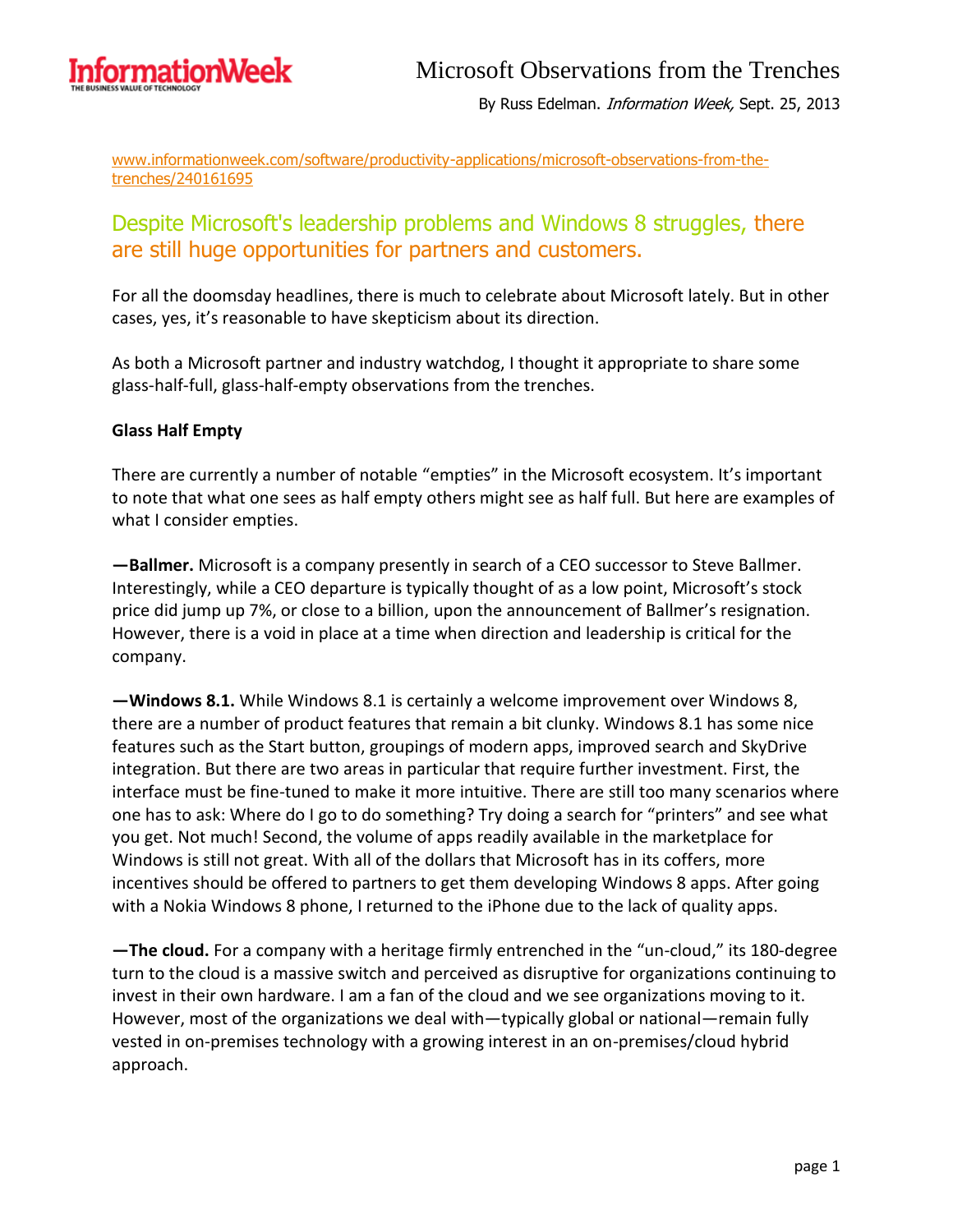

By Russ Edelman. Information Week, Sept. 25, 2013

In truth, Microsoft is really the only game in town that spans both worlds; however, its relentless push to the cloud overshadows the reality of a hybrid story (i.e., Microsoft team members are heavily compensated on cloud sales rather than on-premises, and this influences the messaging).

## **Slow Release Cycles**

Eugene Rosenfeld, CTO of Black Blade Associates, a Microsoft partner based in Virginia, told me, "Many of our federal government clients and clients in regulated industries simply cannot move to a shared cloud environment [like Office 365] due to the management requirements of confidential information. This is in spite of advantages afforded by Microsoft's shared cloud offering, like low up-front cost, wealth of features and high service uptime. While virtual private clouds [like Microsoft Azure or Amazon EC2] are still an option for these clients, virtual private clouds do not carry the same economy-of-scale benefits as shared clouds."

**—Slow release cycles.** At last year's partner conference, Microsoft introduced an unprecedented volume of new products (Windows 8, Office 2013, Windows Server 2012). This year, there was no new wave of technology. Windows 8.1 and Surface devices took center stage but did not feel significant. Microsoft needs to plan out more frequent release cycles rather than one major hit every few years. The company does intend to remedy this to a certain degree by delivering newer innovation on the cloud platforms first; however, this is not ideal for on-premises customers.

## **Glass Half Full**

On a positive note, most organizations continue to drive a large percentage of their operations on Microsoft platforms. And while Microsoft has eaten the lunch of many competing—and at times partner—companies, the reality is that partners and customers in the Microsoft ecosystem have big opportunities.

**—Microsoft platforms are industrial strength.** In discussions with global companies over the past few months, it's clear that many organizations are still "betting the bank" on Microsoft technologies. There are the naysayers who hold out for Microsoft's demise, but the continued domination of Microsoft's technologies driving global operations is unprecedented.

In Ballmer's opening statements at Microsoft's partner conference in July, he commented on its unique position to be able to invest billions of dollars into its cloud infrastructure. Few other organizations can make such claims. One partner, Gimmal, headquartered out of Houston, evolved from being primarily an EMC/Documentum partner into a premier Microsoft partner. Mike Alsup, Gimmal's founder and SVP, told me how giant organizations such as Transocean, Marathon Oil and Viacom are relying heavily upon the Microsoft SharePoint platform to store critical documents, records and the associated processes. And while SharePoint relies upon SQL